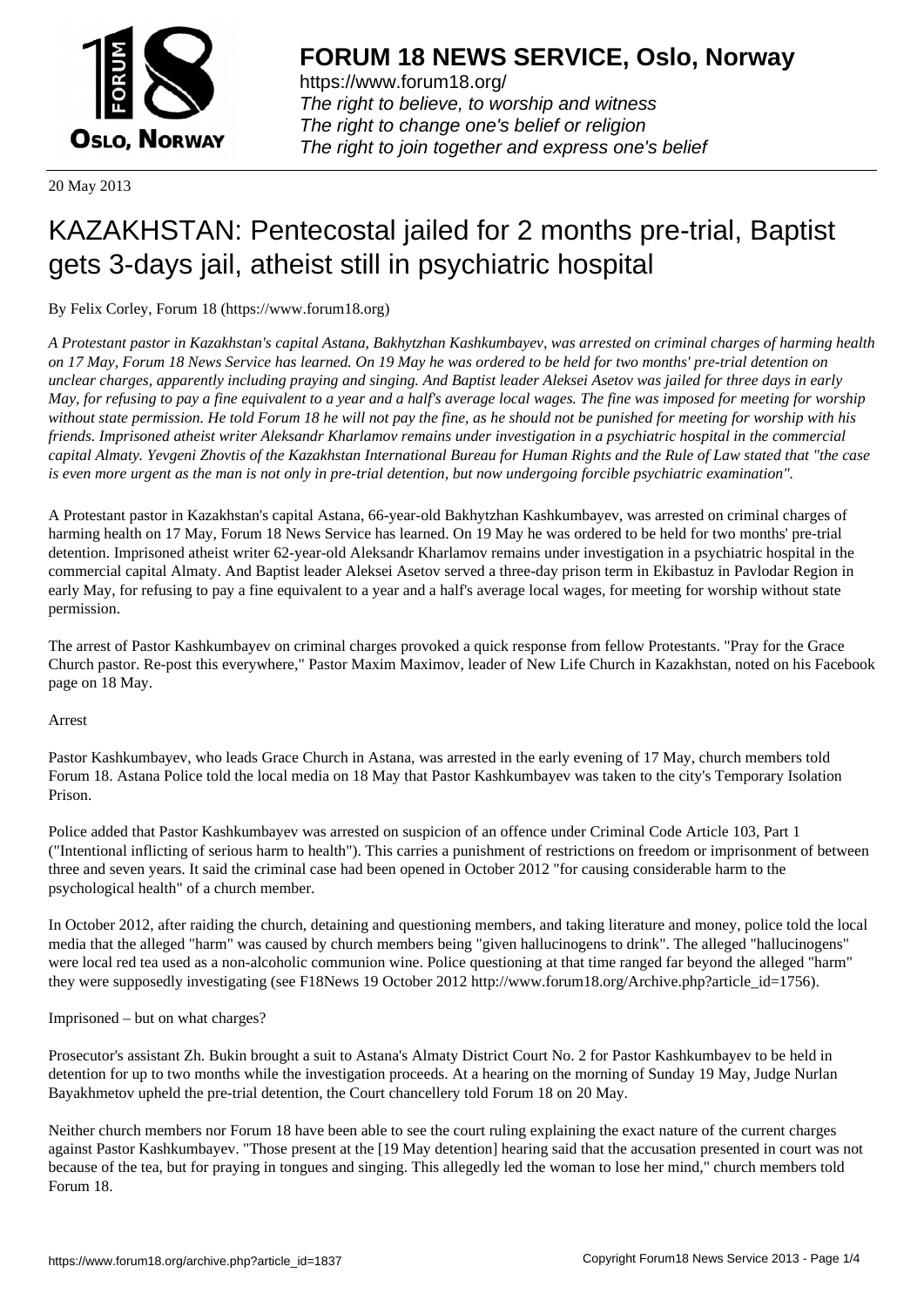Pastor Kashkumbayev was transferred to the Interior Ministry's Investigation Isolation Prison in Astana on 19 May, staff there told Forum 18 on 20 May. Its address is:

SI-12 (ETs 166/1)

Spirit. The spirit of the spirit.

Alash Tas Zhol street 30/1

010000 Astana

Kazakhstan

Unusual timing

Church members complained that Pastor Kashkumbayev's arrest had been deliberately timed to take place after the end of the working day on Friday 17 May. They also pointed to the unusual timing of the Sunday morning court hearing that ordered his pre-trial detention. They said that Pastor Kashkumbayev's lawyer, Riza Nurbayeva, had been unable to attend the hearing, so only a state lawyer was present.

However, the Court Chancellery maintained that the timing of the court hearing was solely related to the timing of the arrest. "The hearing has to take place within 60 hours of arrest, so if an arrest is on a Friday, for example, hearings can and do take place during the weekend," the official told Forum 18.

Why?

Prosecutors have long been seeking to punish the leaders of Grace Church, but the reason or reasons for this remain unclear. After the 3 October 2012 raid, detentions and confiscations, church members were told by police then that a case had been opened on the complaint of a church member's mother on 21 July 2011 – almost 15 months earlier. The mother alleged that her daughter had suffered psychological harm after attending the church. Church members strongly denied these claims (see F18News 19 October 2012 http://www.forum18.org/Archive.php?article\_id=1756).

The current criminal investigation is being led by Investigator Vyacheslav Glazkov. He confirmed to Forum 18 on 20 May that he had attended the 19 May detention hearing. However, he declined absolutely to discuss any aspect of the case against Pastor Kashkumbayev.

Similarly, Imanguli Makishev, a Deputy Head of Astana Police Investigation Department also refused to discuss the criminal investigation. "Maybe you're not a journalist," he told Forum 18. "In any case, we don't give information by phone."

## 3-day imprisonment

Elsewhere, a Baptist has been jailed for three days in north-eastern Kazakhstan. Baptist leader Aleksei Asetov was given a three-day prison term for refusing to pay a fine, imposed for meeting without state permission. The fine is equivalent to 485,400 Tenge (18,725 Norwegian Kroner, 2,486 Euros or 3,273 US Dollars) and was handed down on 8 February 2012. Local people estimated that this was about a year and a half's average local wages (see F18News 14 February 2012 http://www.forum18.org/Archive.php?article\_id=1666).

On 17 April 2013, court executor Zh. Akhmetov handed Asetov a written order to pay the fine immediately. When he failed to do so, he received a court summons. On 4 May, Judge Gular Sagidenov of Ekibastuz Specialised Administrative Court handed down the prison term, to start at 10.30 that morning, according to the verdict seen by Forum 18.

The jailing was imposed under Article 524 ("Failure to carry out court decisions") of the Code of Administrative Offences.

Forum 18 was unable to reach Judge Sagidenov at the court on 20 May. "He is in a hearing and there are many people waiting," his assistant, who did not give her name, told Forum 18. "The court hearing was open and anyone can read the decision. There's nothing else to comment on it."

Asetov was held in the special detention centre in Ekibastuz until he was released on the morning of 7 May. "Conditions there were good," he told Forum 18 from the town on 20 May. "I have no complaints. I was able to rest and the food was OK." He said he had been able to keep his Bible with him and pray, though he regretted having to miss Sunday worship in his church on 5 May.

Asetov insists he will not pay the fine, as he does not consider meeting for worship with his friends to be something for which he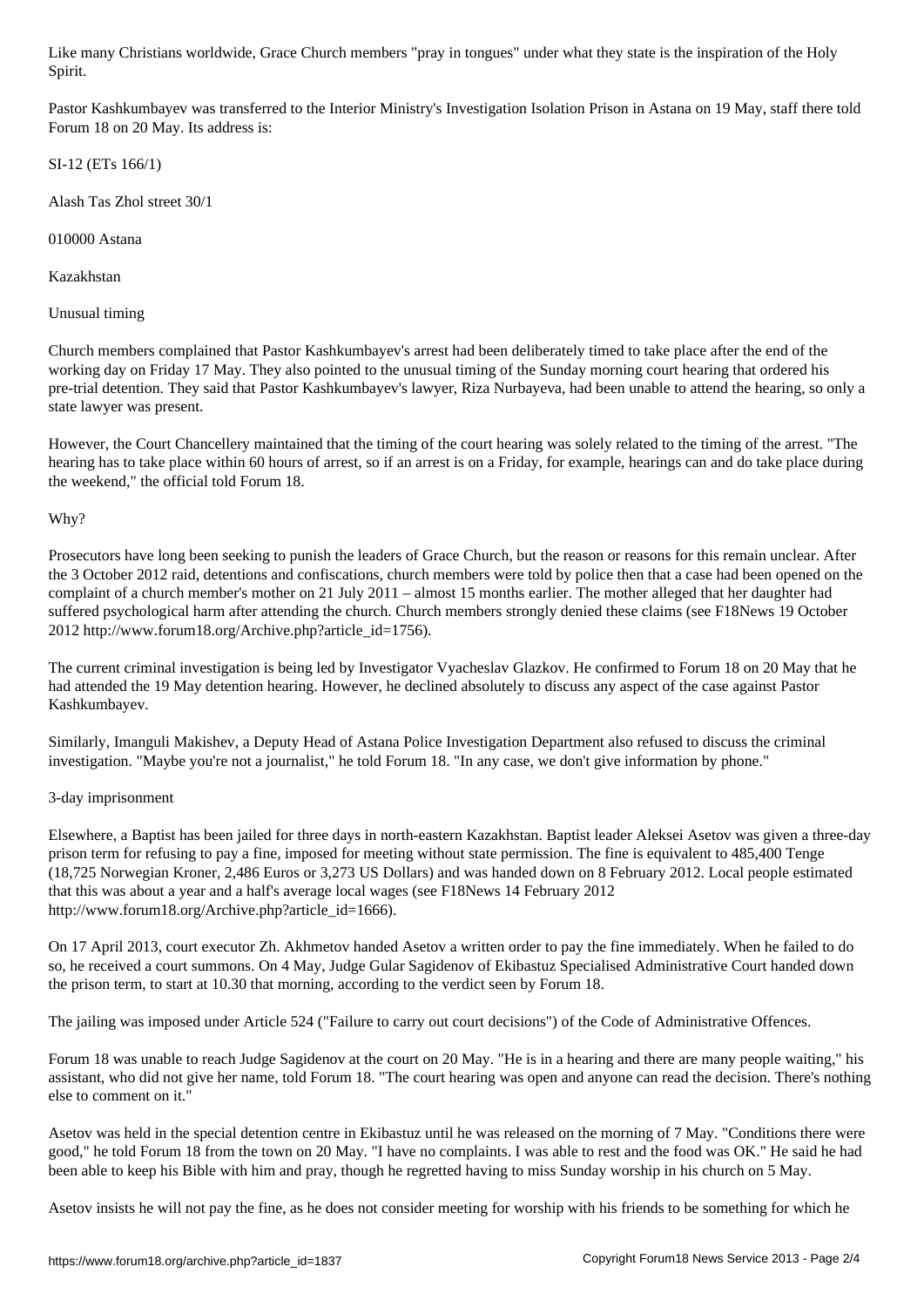Imprisonment follows further raid

might follow.

Asetov's three-day imprisonment came after a further police raid on the Ekibastuz Baptist congregation. In late March, at least four police officers raided a meeting for worship on a Sunday. They filmed all those present and the building where the church meets. They asked why the Council of Churches Baptist congregation meets without state registration and why a sign that it is a church is placed on the outside of the building.

One of those who raided the church, S. Dzhaksybergenov, insisted that he was only there to take photographs. "That was my task, and only that," he told Forum 18 from Ekibastuz on 20 May. "The prosecutor gave the orders." He said a case under the Administrative Code was being prepared.

Dzhaksybergenov referred Forum 18 to Azamat Karimov of the local police Fight against Extremism, Separatism and Terrorism Department, who had also been present during the raid. However, Forum 18 was unable to reach him on 20 May.

How long will atheist's psychiatric detention last?

Forum 18 has been unable to find out how long the psychiatric evaluation of atheist writer Aleksandr Kharlamov is likely to last. Arrested on 14 March in his home town of Ridder in East Kazakhstan Region for allegedly "inciting religious hatred", he is currently being detained against his will for a second set of psychiatric examinations in Almaty. He and human rights defenders have condemned the charges (see F18News 18 April 2013 http://www.forum18.org/Archive.php?article\_id=1826).

Kharlamov's pre-trial detention was extended for a further month on 13 May by a court in Ridder.

"I can't say if he is still there," Deputy Director Nikolai Negai of the Republican Scientific/Practical Centre of Psychiatry, Psychotherapy and Narcology in Almaty told Forum 18 on 20 May. "I have been away and I'm now in Astana."

A doctor at the Centre, Natalya Logacheva, confirmed to Forum 18 on 20 May that Kharlamov is still being held there. However, she declined absolutely to answer any questions on his situation. "We can't give any information about our patients," she insisted to Forum 18. "There is confidentiality." She refused to discuss why no access is being allowed to Kharlamov. The Centre's address is:

Republican Scientific/Practical Centre of Psychiatry, Psychotherapy and Narcology

Ul. Amangeldy 88

050022 Almaty

Kazakhstan

The investigator also would not say how long the latest psychiatric examination will continue. "I am still the investigator in Kharlamov's case," Alikhat Turakpayev told Forum 18 from Ridder on 20 May. "But I can't give any comment as long as the case is underway." He then put the phone down.

"The case is even more urgent"

Amid rising concern about the case, Kharlamov's partner Marina Kaplunskaya and Yevgeni Zhovtis of the Kazakhstan International Bureau for Human Rights and the Rule of Law held a joint press conference in Almaty on 14 May.

"I have the feeling that common sense has disappeared completely in this case," Zhovtis stated. "The case is even more urgent as the man is not only in pre-trial detention, but now undergoing forcible psychiatric examination."

Kaplunskaya noted that officials began to investigate his writings on religion after he published articles about local official corruption, including by local Prosecutor's Office officials. "It could have been the last straw for the town's officials," she told the press conference. Praising Kharlamov for his honesty and character, she complained she felt herself facing a brick wall. "I'm in complete shock that this man is in hospital and they want to declare him not mentally fit," she declared in tears.

"I want to stress that there is no incitement to hatred of any representatives of any religion in his writings," Zhovtis said (see F18News 18 April 2013 http://www.forum18.org/Archive.php?article\_id=1826). "He writes about religion, he criticises ideas, and puts forward his own views. That is, he carries on a perfectly normal activity in a country where expressing one's own views is not yet a criminally-prosecutable action."